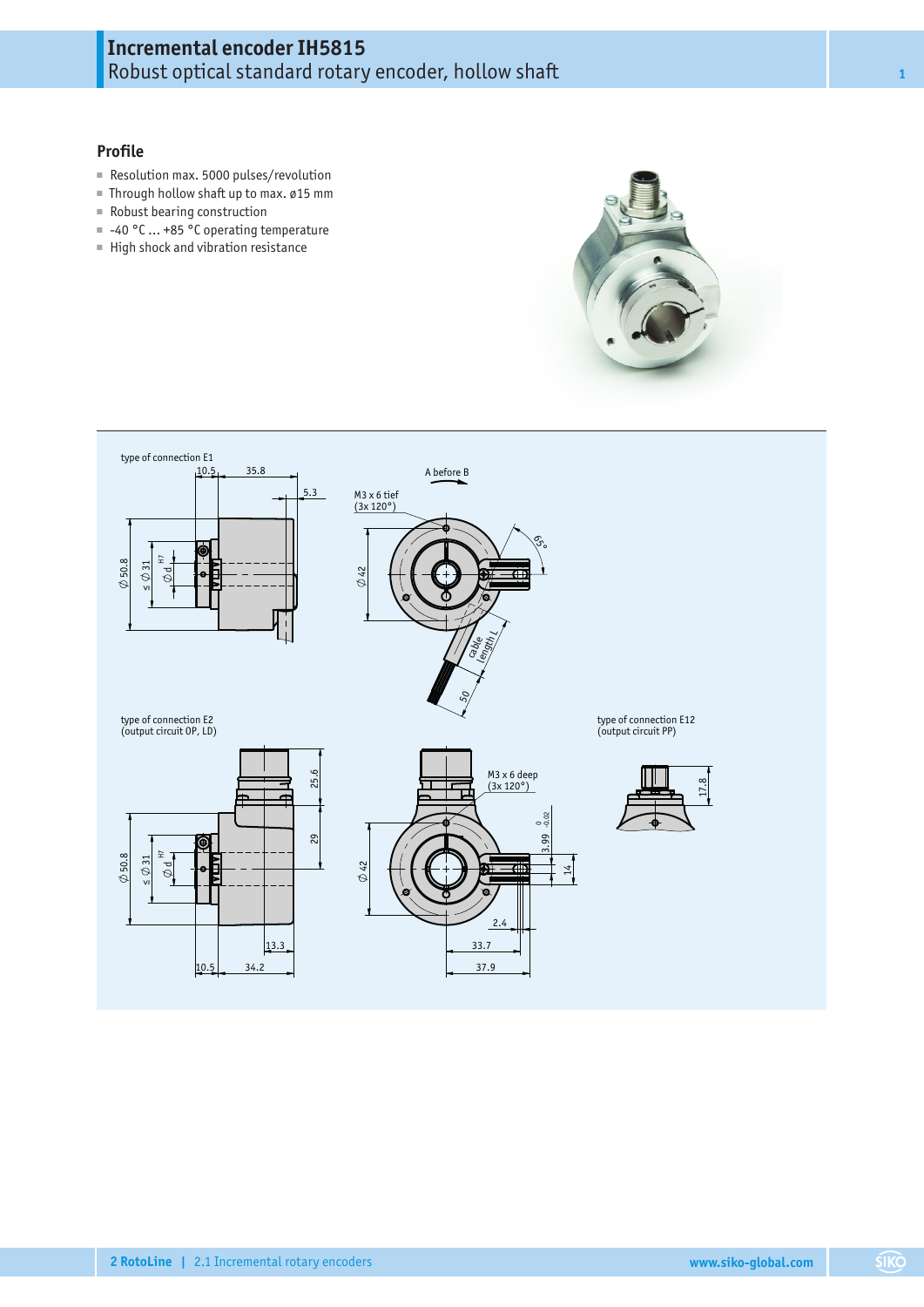# **Mechanical data**

| Feature              | Technical data                        | <b>Additional information</b>  |
|----------------------|---------------------------------------|--------------------------------|
| Shaft                | stainless steel                       |                                |
| Housing              | die-cast                              |                                |
| Speed                | $≤12000$ rpm                          | IP65                           |
|                      | ≤6000 rpm                             | IP65 continuous operation      |
|                      | ≤6000 rpm                             | IP66/IP67                      |
|                      | $≤3000$ rpm                           | IP66/IP67 continuous operation |
| Moment of inertia    | $~56 \times 10^{-6}$ kgm <sup>2</sup> |                                |
| Starting torque      | <0.01 Nm at 20 $^{\circ}$ C           | IP65                           |
|                      | <0.05 Nm at 20 $^{\circ}$ C           | IP66/IP67                      |
| Shaft load rating    | 100N                                  | radial                         |
|                      | 50 N                                  | axial                          |
| Cable sheath         | <b>PVC</b>                            | $~\sim$ 06.7 mm                |
| Cable bending radius | 75 mm                                 | static                         |
|                      | 110 mm                                | dynamic                        |
| Weight               | $-0.4$ kg                             |                                |

# **Electrical data**

#### ■ **PP output circuit**

| Feature                  | Technical data    | <b>Additional information</b> |
|--------------------------|-------------------|-------------------------------|
| Operating voltage        | $1030$ V DC       | reverse-polarity protected    |
| Current consumption      | typical 50 mA     | $\leq$ 100 mA (no load)       |
| Output signal level high | $\geq$ UB - 1.0 V | short-circuit proof           |
| Output signal level low  | $\leq$ 0.5 V      | short-circuit proof           |
| Pulse frequency          | $\leq$ 300 kHz    |                               |
| Load                     | $±20$ mA          | max. adm.                     |
| Type of connection       | 1x M12 connector  | 5-pole, 1x pin                |

## ■ **OP output circuit**

| Feature                  | Technical data    | <b>Additional information</b> |
|--------------------------|-------------------|-------------------------------|
| Operating voltage        | $1030$ V DC       | reverse polarity protected    |
| Current consumption      | typical 50 mA     | $\leq$ 100 mA (no load)       |
| Output signal level high | $\geq$ UB - 1.0 V | short-circuit proof           |
| Output signal level low  | $\leq$ 0.5 V      | short-circuit proof           |
| Pulse frequency          | $\leq$ 300 kHz    |                               |
| Load                     | $±20$ mA          | max. adm.                     |
| Type of connection       | open cable end    |                               |
|                          | 1x M23 connector  | 12-pole, 1x pin               |

## ■ **LD output circuit**

| Feature                  | Technical data   | <b>Additional information</b>       |  |  |  |
|--------------------------|------------------|-------------------------------------|--|--|--|
| Operating voltage        | 530VDC           | reverse-polarity protected          |  |  |  |
| Current consumption      | typical 40 mA    | $\leq$ 90 mA (no load)              |  |  |  |
| Output signal level high | $\geq$ 2.5 V     | short-circuit proof, not against UB |  |  |  |
| Output signal level low  | $\leq$ 0.5 V     | short-circuit proof, not against UB |  |  |  |
| Pulse frequency          | $\leq$ 300 kHz   |                                     |  |  |  |
| Load                     | $±20$ mA         | max. adm.                           |  |  |  |
| Type of connection       | open cable end   |                                     |  |  |  |
|                          | 1x M23 connector | 12-pole, 1x pin                     |  |  |  |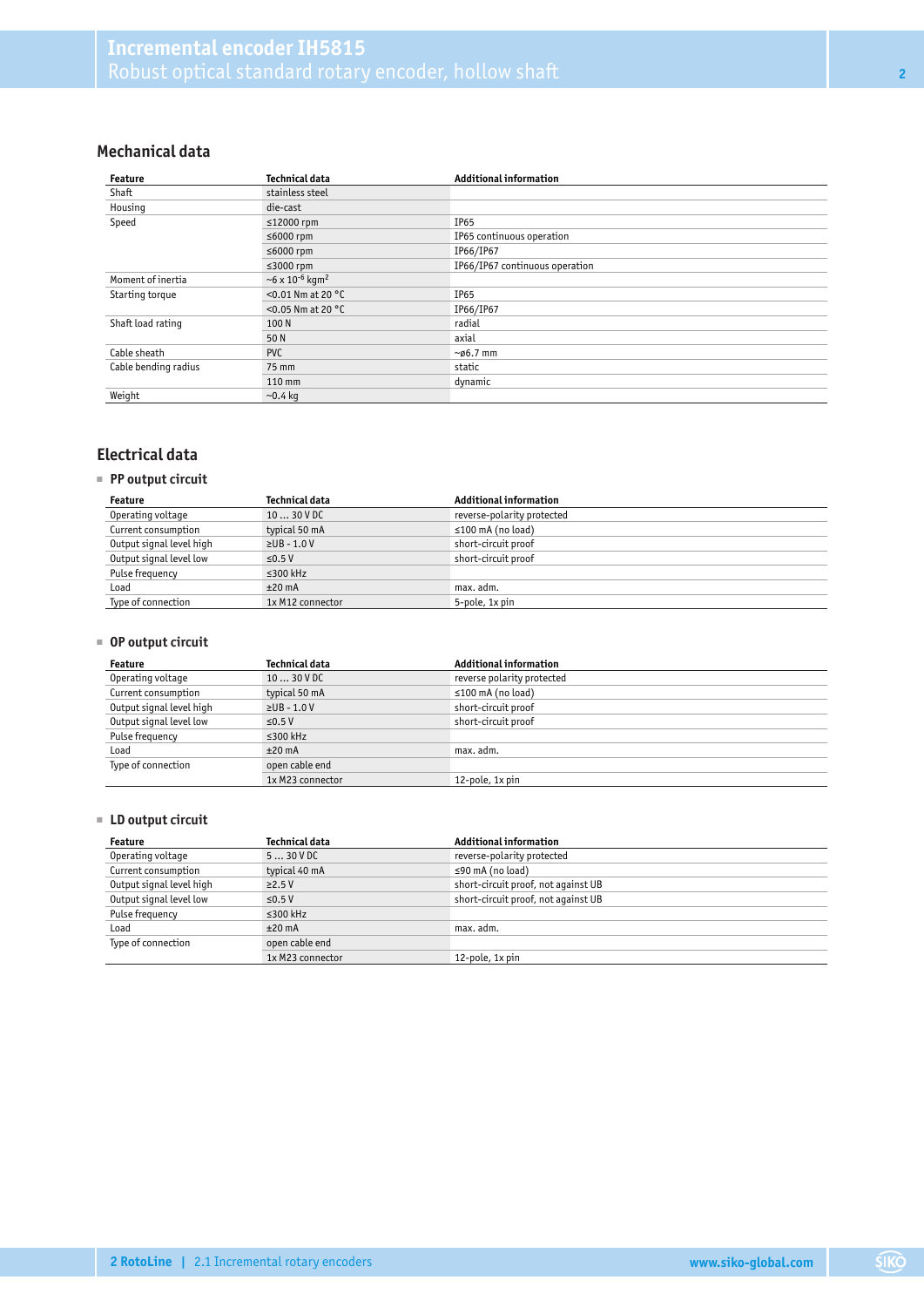#### ■ **signal pattern**



## **System data**

## ■ **Characteristics of functional safety**

|              |             | :10 N<br>\nr.<br>. |
|--------------|-------------|--------------------|
| <b>MTTFc</b> | 61.<br>vear |                    |

# **Ambient conditions**

| Feature              | Technical data                     | <b>Additional information</b>    |
|----------------------|------------------------------------|----------------------------------|
| Ambient temperature  | $-4085$ °C                         | plug                             |
|                      | $-3085 °C$                         | static laying of cables          |
|                      | $-2085$ °C                         | dynamic laying of cables         |
| <b>EMC</b>           | EN 61326-1                         | immunity requirement of industry |
| Protection category  | IP65, IP66/IP67                    | EN 60529                         |
| Shock resistance     | 3000 m/s <sup>2</sup> , 6 ms       | EN 60068-2-27                    |
| Vibration resistance | 300 m/s <sup>2</sup> , 10  2000 Hz | EN 60068-2-6                     |

## **Pin assignment**

## ■ **LD, PP, OP output circuits**

| Signal OP, LD     | <b>Signal PP</b>  | Cable color E1 |
|-------------------|-------------------|----------------|
| /B                | nc                | pink           |
| +SUB (sense line) | +SUB (sense line) | red-blue       |
| 0                 | $\mathbf 0$       | blue           |
| /0                | nc                | red            |
| А                 | A                 | green          |
| /A                | nc                | vellow         |
| B                 | B                 | qray           |
| GND               | GND               | white          |
| SGND (sense line) | SGND (sense line) | qray-pink      |
| $+UB$             | $+UB$             | brown          |

#### ■ **PP output circuit**

| Signal | <b>PIN E12</b> |
|--------|----------------|
| GND    |                |
| $+UB$  | n              |
|        |                |
| R      |                |
|        |                |

#### ■ **LD, OP output circuits**

| Signal            | PIN <sub>E2</sub> |
|-------------------|-------------------|
| /B                | 1                 |
| +SUB (Sense line) | $\overline{c}$    |
| 0                 | 3                 |
| /0                | 4                 |
| А                 | 5                 |
| /A                | 6                 |
| nc                | 7                 |
| B                 | 8                 |
| nc                | 9                 |
| GND               | 10                |
| SGND (Sense line) | 11                |
| $+UB$             | 12                |